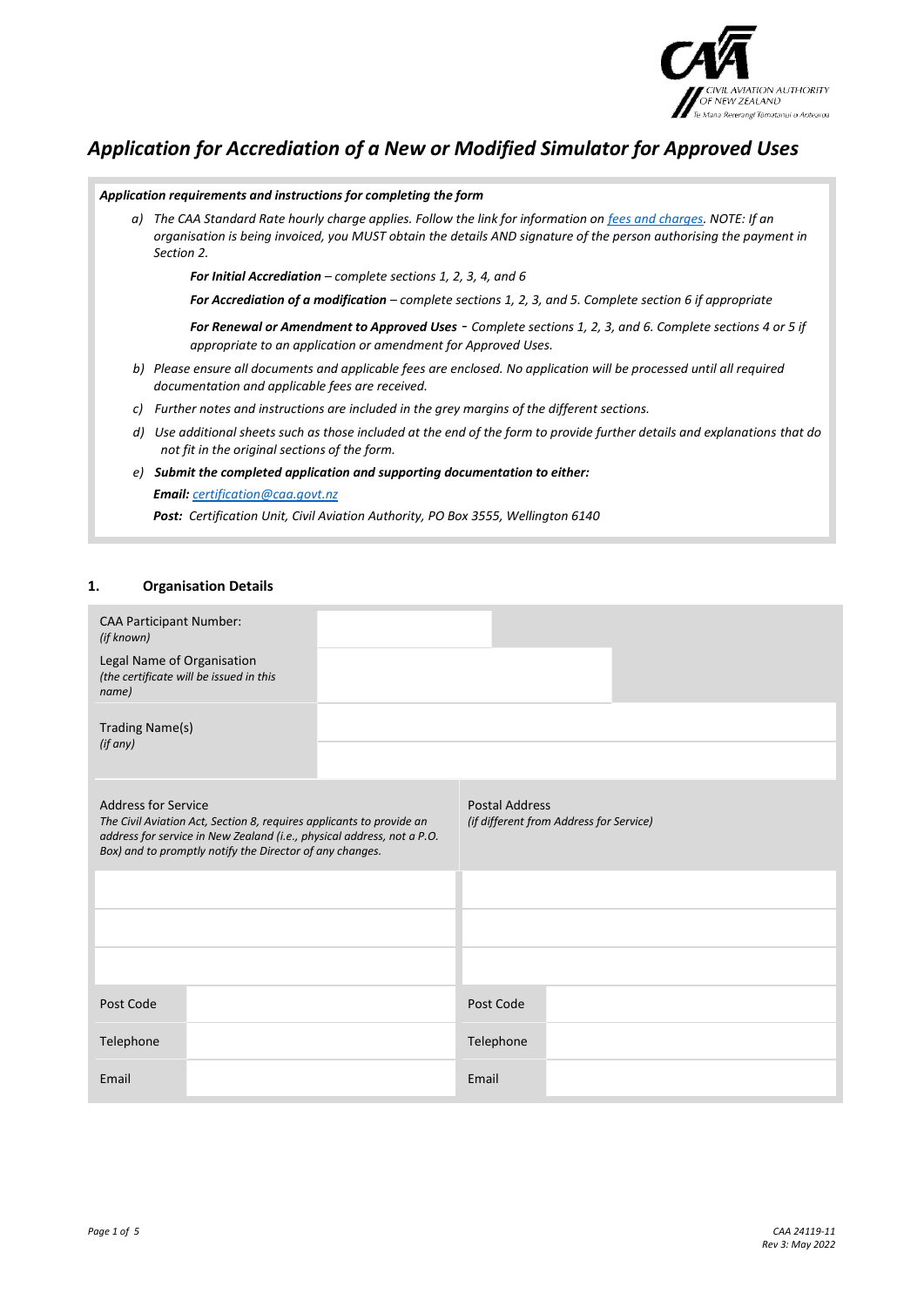### **2. Details for Invoice**

| Please provide the name of the organisation or applicant and address for the invoice to be sent. If an organisation is being invoiced,<br>you MUST obtain the details AND signature of the person authorising payment. |                  |                                              |  |  |
|------------------------------------------------------------------------------------------------------------------------------------------------------------------------------------------------------------------------|------------------|----------------------------------------------|--|--|
| The invoice is to be sent to:                                                                                                                                                                                          | $\Box$ Applicant | Organisation                                 |  |  |
| <b>Applicant or Organisation Name:</b>                                                                                                                                                                                 |                  | <b>CAA Participant No:</b>                   |  |  |
| Name of the person authorising<br>payment: (If applicant, N/A)                                                                                                                                                         |                  | <b>Purchase Order No:</b><br>(If applicable) |  |  |
| Title/Position within the company:                                                                                                                                                                                     |                  |                                              |  |  |
| Email:                                                                                                                                                                                                                 |                  | Phone:                                       |  |  |
| <b>Postal Address:</b>                                                                                                                                                                                                 |                  |                                              |  |  |
| (For the invoice to be sent to individual<br>or organisation)                                                                                                                                                          |                  |                                              |  |  |
|                                                                                                                                                                                                                        |                  |                                              |  |  |
|                                                                                                                                                                                                                        |                  |                                              |  |  |
|                                                                                                                                                                                                                        |                  |                                              |  |  |
| Signature:                                                                                                                                                                                                             |                  |                                              |  |  |
| (Of the applicant or person within the<br>organisation authorising payment)                                                                                                                                            |                  |                                              |  |  |

#### **3. Type of Synthetic Training Device for Which this Application is Made**

| 2(1) | <b>Flight Simulator</b>        | Definition: A flight simulator, being an apparatus which provides an accurate representation of<br>the flight deck of a particular aircraft type to the extent that the normal environment of flight<br>crew members, the systems, and the performance and the flight characteristsics of that type<br>are realistically simulated. |
|------|--------------------------------|-------------------------------------------------------------------------------------------------------------------------------------------------------------------------------------------------------------------------------------------------------------------------------------------------------------------------------------|
| 2(2) | Procedure<br>Trainer           | Definition: A flight procedure trainer, being an apparatus that provides a representation of<br>aircraft to the extent that realistic flight deck environment, instrument responses, simple<br>systems, and the performance and flight characteristics of aircraft of a particular class or type<br>are simulated.                  |
| 2(3) | Basic<br>Instrument<br>Trainer | <i>Definition:</i> A basic instrument flight trainer, being an apparatus equipped with appropriate<br>instruments, simulating the flight deck environment of an aircraft in flight instrument flight<br>conditions, in which a pilot may be instructed or tested in basic instrument flight manoeuvres<br>and procedures.           |

## **4. Application for Accreditation of a New Synthetic Training Device**

| (a) | Name of the Authority accrediting the<br><b>Synthetic Training Device</b> |  |
|-----|---------------------------------------------------------------------------|--|
| (b) | Country/State of domicile of the Authority                                |  |
| (c) | Device Operator                                                           |  |
| (d) | Location of device                                                        |  |
| (e) | Manufacturer                                                              |  |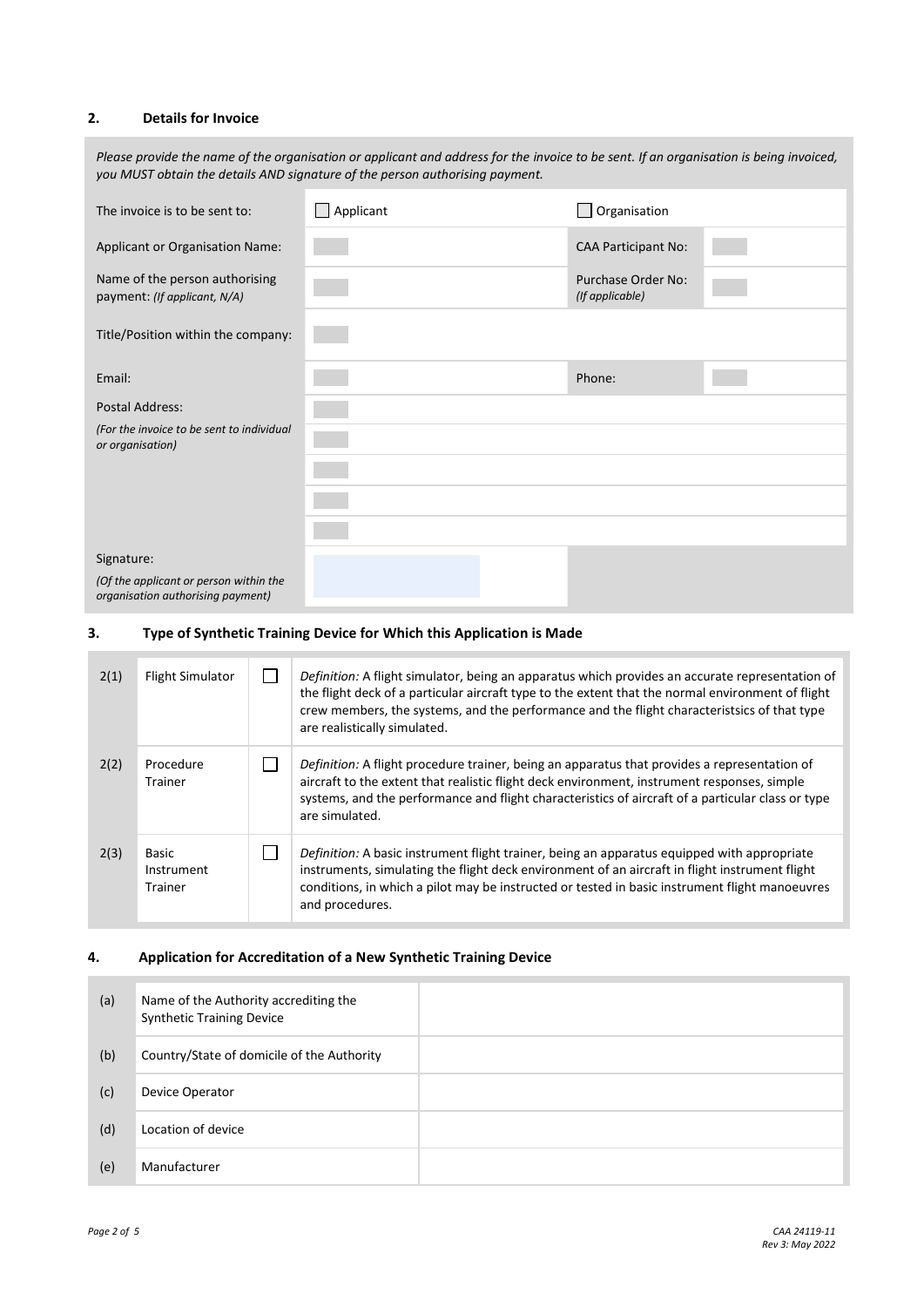| (f)            | Serial number of the device                         |  |
|----------------|-----------------------------------------------------|--|
| (g)            | Manufacturer of visual system                       |  |
| (h)            | Type of system                                      |  |
| (i)            | Visual database used                                |  |
| $(\mathsf{j})$ | Aerodromes encompassed                              |  |
| (k)            | Manufacturer of motion system                       |  |
| (1)            | Aeroplane type/model/ variant                       |  |
| (m)            | Engine type                                         |  |
| (n)            | Engine instrumentation                              |  |
| (0)            | Flight instrumentation                              |  |
| (p)            | <b>FMS</b>                                          |  |
| (q)            | <b>TCAS</b>                                         |  |
| (r)            | GPWS                                                |  |
| (s)            | <b>EGPWS</b>                                        |  |
| (t)            | <b>ETOPS</b>                                        |  |
| (u)            | Qualification Level (i.e., JAR) e.g., ICAO Level II |  |
| (v)            | Other                                               |  |

## **5. Application for Accreditation of a Modified Synthetic Training Device**

| (a) | Name of the Authority accrediting the<br><b>Synthetic Training Device</b> |  |
|-----|---------------------------------------------------------------------------|--|
| (b) | Country/State of Domicile of the Authority                                |  |
| (c) | Device operator                                                           |  |
| (d) | Location of device                                                        |  |
| (e) | Manufacturer                                                              |  |
| (f) | Serial number of the device                                               |  |
| (g) | Manufacturer of the visual system                                         |  |
| (h) | Type of system                                                            |  |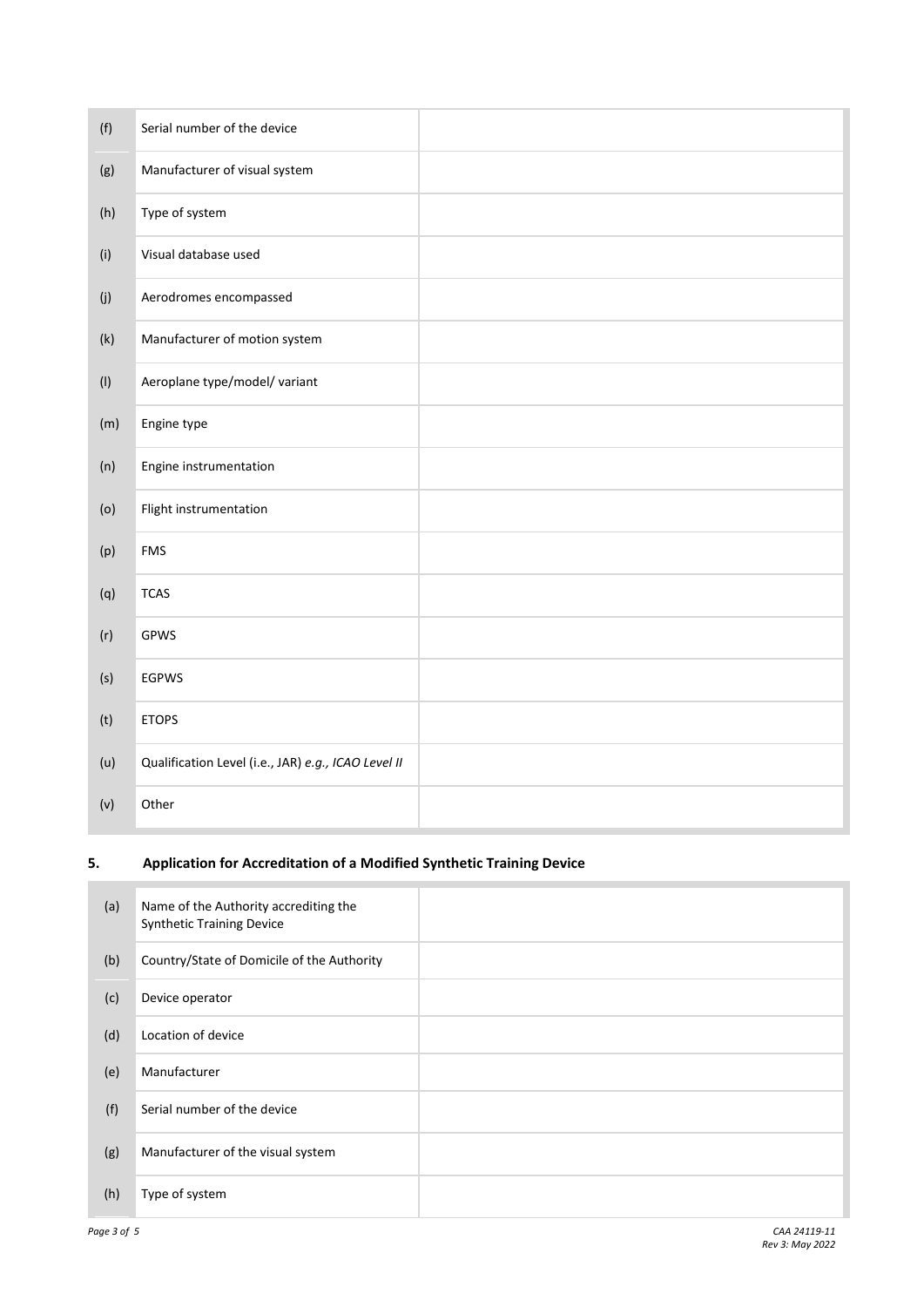| (i) | Manufacturer of motion system                                                                             |  |
|-----|-----------------------------------------------------------------------------------------------------------|--|
| (j) | Aeroplane type/model/variant                                                                              |  |
| (k) | Engine type                                                                                               |  |
| (1) | Engine instrumentation                                                                                    |  |
| (m) | Flight instrumentation                                                                                    |  |
| (n) | <b>FMS</b>                                                                                                |  |
| (o) | <b>TCAS</b>                                                                                               |  |
| (p) | GPWS                                                                                                      |  |
| (q) | <b>EGPWS</b>                                                                                              |  |
| (r) | <b>ETOPS</b>                                                                                              |  |
| (s) | Other                                                                                                     |  |
| (t) | STD Qualification Level (i.e., JAR) Refer to the<br>Legal Name of the Organisation e.g., ICAO<br>Level II |  |

## **6. Application for Approved Uses for a Synthetic Training Device**

|                | <b>Pilot Training</b>               |                                                             | <b>Rule Reference</b>                     |
|----------------|-------------------------------------|-------------------------------------------------------------|-------------------------------------------|
| $\mathbf{1}$   | $\Box$                              | <b>Experience Requriements</b>                              | Parts 121.583; 121.585; 121.587 & 121.589 |
| $\overline{2}$ | $\Box$                              | Recent flight experience                                    | Part 61.37 & 61.807(a)(1)(ii)             |
| 3              |                                     | Training programme                                          | Part 121.553(d)                           |
| 4              | $\sim$                              | Type endorsement                                            | Part 61.53(a)(2)                          |
|                | <b>Pilot Proficiency Assessment</b> |                                                             | <b>Rule Reference</b>                     |
| 5              |                                     | Airline Flight Examiner initial and biennial<br>flight test | Parts 61.901(a)(5) & 61.907(a)            |
| 6              | $\sim$                              | ATPL issue flight test                                      | Part 61.253(6)                            |
| 7              | $\mathcal{L}_{\mathcal{A}}$         | Competency assessment programme                             | Part 121.603(a); BFR Part 61.39           |
| 8              | $\Box$                              | D' CAT Instructor rating flight test                        | Part 61.303(b)(6)                         |
| 9              |                                     | Extension of aids (ILS)                                     | Part 61.805(b)(4)                         |